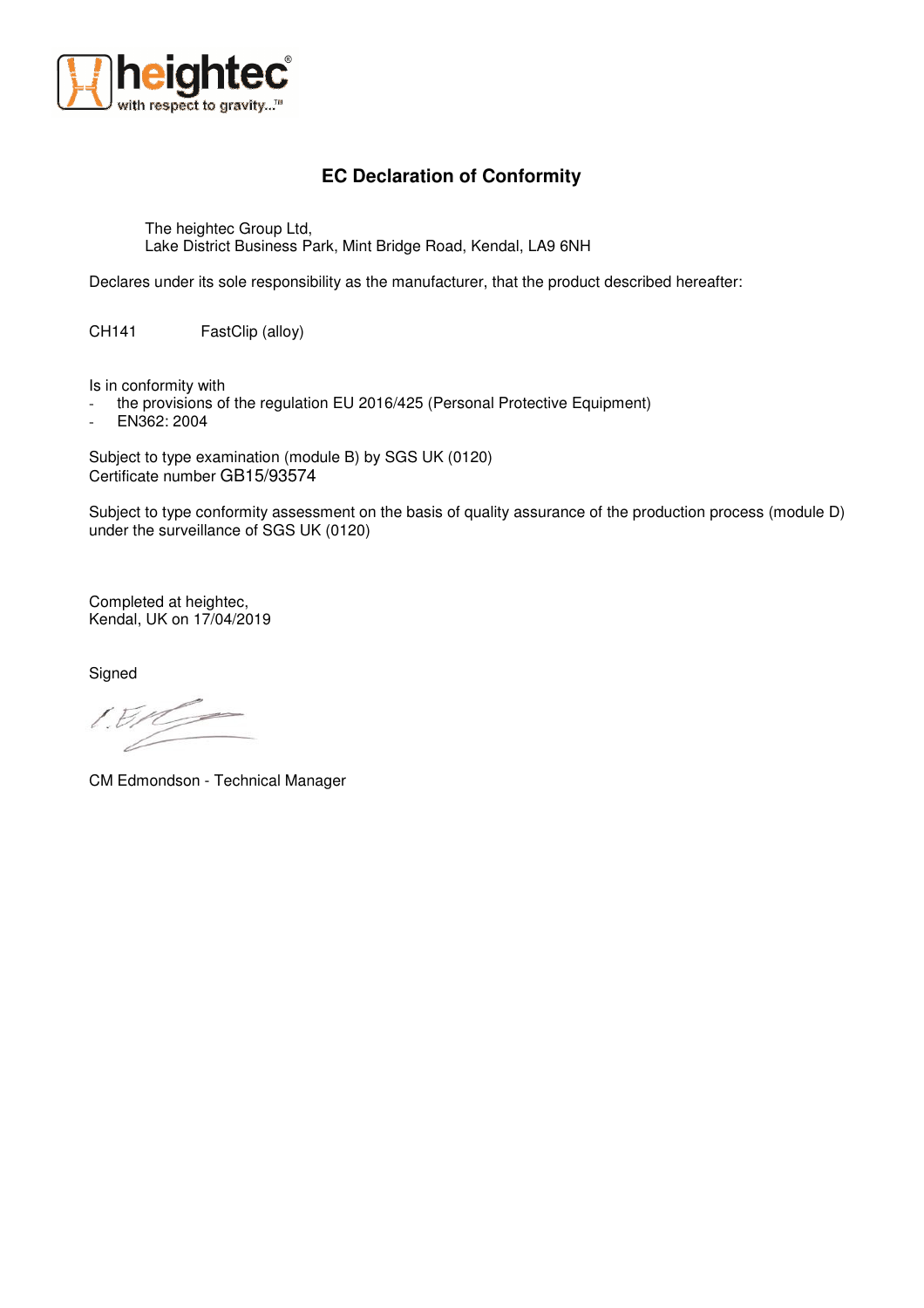

## **EU-Konformitätserklärung**

The heightec Group Ltd, Lake District Business Park, Mint Bridge Road, Kendal, LA9 6NH

Erklärt in alleiniger Verantwortung als Hersteller, dass folgendes Produkt:

CH141 FastClip (alloy)

Folgende Vorschriften erfüllt

Verordnung EU 2016/425 (persönliche Schutzausrüstungen)

Angewandte Normen

- EN362: 2004

EU Baumusterprüfung (Modul B) durch benannte Stelle SGS UK (0120) EU-Baumusterprüfbescheinigung GB15/93574

Das Produkt unterliegt dem Konformitätsbewertungsverfahren auf der Grundlage einer Qualitätssicherung bezogen auf den Produktionsprozess (Modul D) unter Aufsicht der benannten Stelle SGS UK (0120)

Ausgestellt durch heightec, Kendal, UK am 17/04/2019

Unterschrift

CM Edmondson – Technischer Manager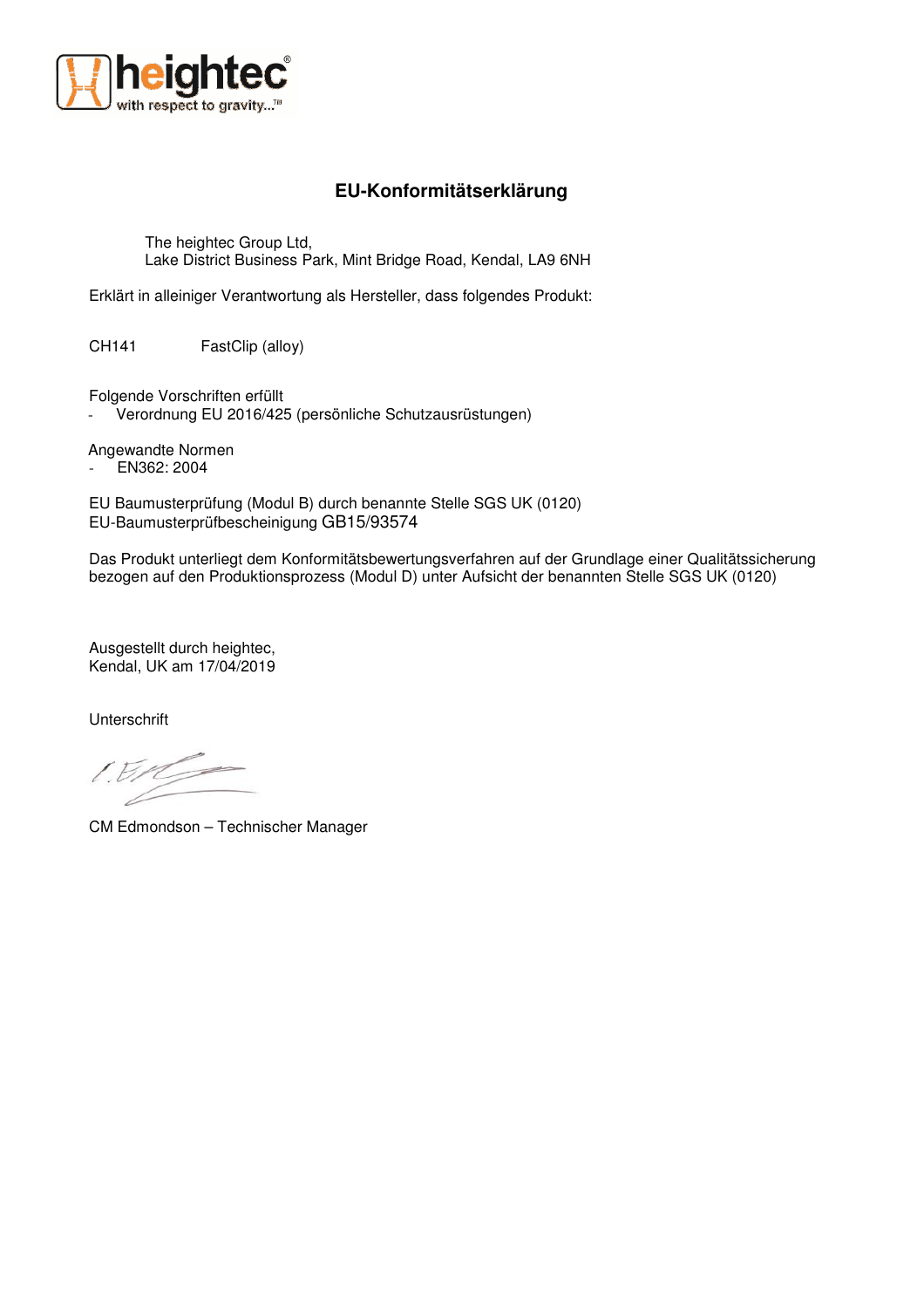

## **Declaração de Conformidade CE**

The heightec Group Ltd, Lake District Business Park, Mint Bridge Road, Kendal, LA9 6NH

Declara sob responsabilidade própria como fabricante, que o produto descrito de seguida:

CH141 FastClip (alloy)

Está em conformidade com

- as disposições do regulamento EU 2016/425 (Equipamentos de Proteção Individual)
- EN362: 2004

Sujeito a examinação (módulo B) por SGS UK (0120) Número de Certificação GB15/93574

Sujeito a avaliação de conformidade no âmbito do controlo de qualidade do processo produtivo (módulo D), sob a vigilância do SGS UK (0120).

Completado na heightec, Kendal, UK a 17/04/2019

Assinado

CM Edmondson – Coordenador Técnico